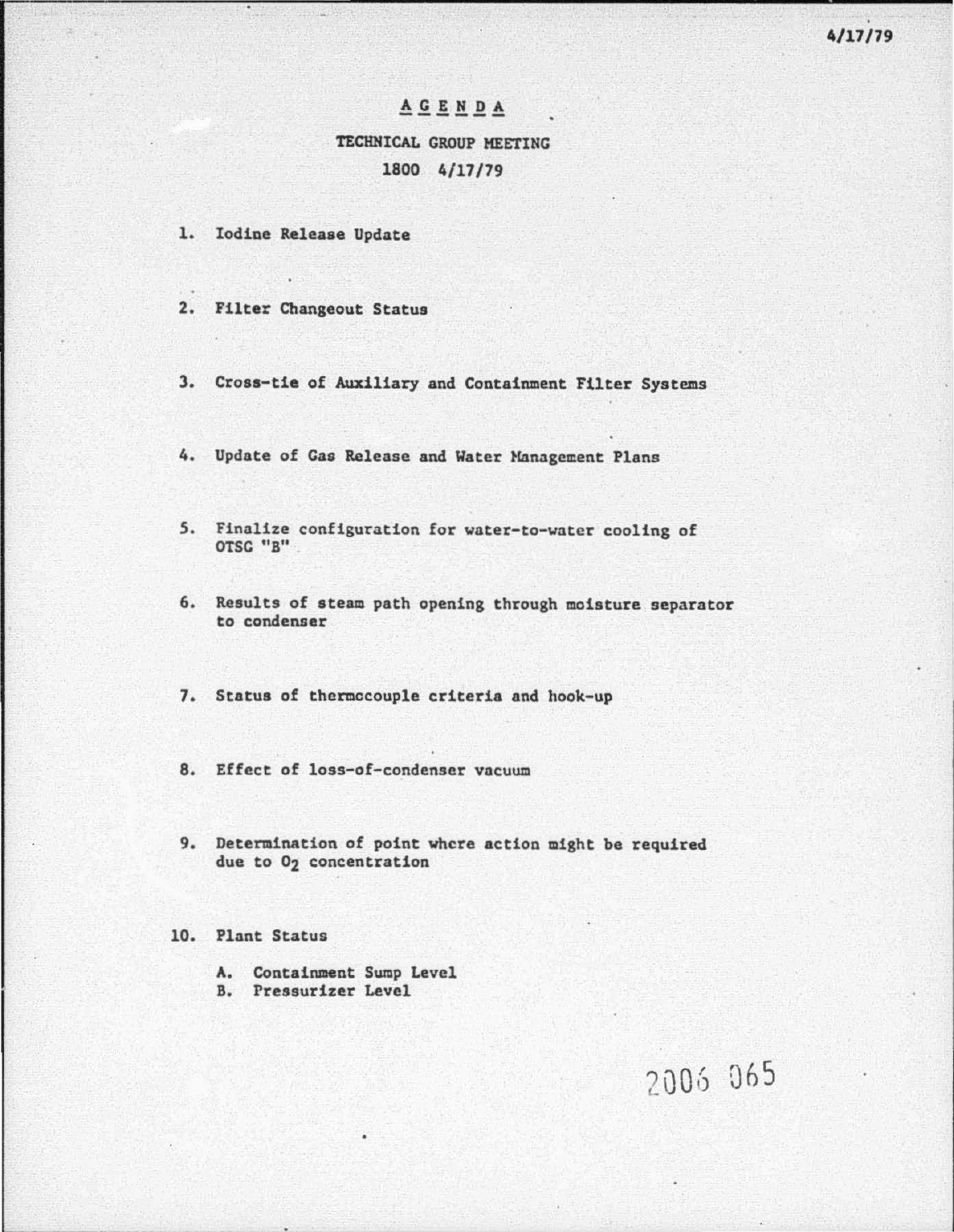4/17/79

### ACTION ITEMS

I.

٠

## Task Management/Schedule 0900 4/17/79

|     |                                                                                                            | Action               |
|-----|------------------------------------------------------------------------------------------------------------|----------------------|
| 1.  | Continue efforts to reduce bypass leakage in Auxiliary Building<br>filters.                                | Herbein              |
|     | 2. Continue replacement of Auxiliary Building filters on one-for-<br>one basis.                            | Herbein              |
| 3.  | Continue efforts to calibrate Heise Gauge on pressurizer level.                                            | Herbein              |
| 4.  | Continue efforts to return river water pumps to service.                                                   | Herbein              |
| 5.  | Determine effect of loss of condenser vacuum on RCS temperature.                                           | Herbein/<br>Wilson   |
| 6.  | Review past experience to determine if OTSG had been solid.                                                | Herbein              |
| 7.  | Review alignment sequence of data collected on containment<br>sump and determine implications of results.  | Wilson               |
| 8.  | Determine best overall approach to gas releases.                                                           | Rusche               |
| 9.  | Prepare and implement procedures to open additional steam path<br>through moisture separator to condenser. | Herbein/<br>Wilson   |
| 10. | Initiate procedure (only) for opening Turbine valves.                                                      | Wilson               |
| 11. | Review possibility of steaming OTSC "B" to condenser.                                                      | Wilson               |
| 12. | Continue effort to place core exit thermocouples on recorders.                                             | Herbein              |
| 13. | Determine priority and format for thermocouple hook-up.                                                    | Levenson/<br>Herbein |
| 4.  | Determine time frame where filter changeout could be inter-<br>rupted if required.                         | Rusche/<br>Herbein   |
|     | 2003 066                                                                                                   |                      |

i.